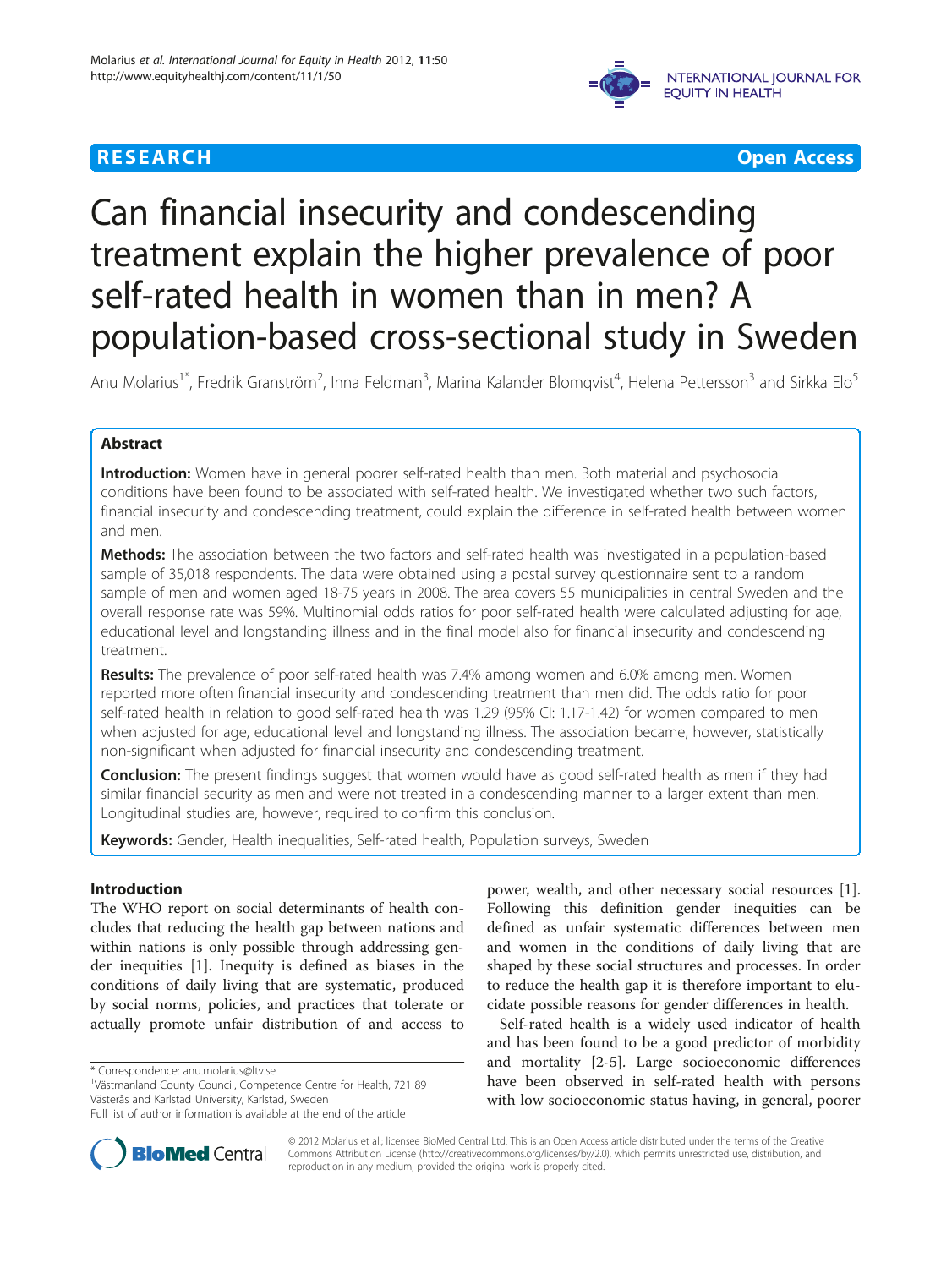self-rated health than persons with high socioeconomic status [\[6](#page-5-0)-[10\]](#page-5-0). In most countries women have poorer health than men, which also applies to self-rated health [[11-13](#page-5-0)].

In the literature, several pathways have been studied to elucidate socioeconomic differences in health. Both material conditions [\[7](#page-5-0)-[9,14\]](#page-5-0) and psychosocial factors [[6,10,13,14\]](#page-5-0) have been found to be strongly related with poor self-rated health. In a previous study [\[12](#page-5-0)], the strongest association with poor self-rated health was found for condescending treatment (being belittled) when adjusted for the other material and psychosocial factors included in the analysis. Economic hardship, lack of social support, and employment status were also important contributing factors [\[12\]](#page-5-0). For material conditions, longitudinal studies have shown that financial insecurity is a strong risk factor for poor self-rated health [[14,15\]](#page-5-0).

What comes to psychosocial factors, there is strong evidence that for example perceived discrimination has a negative effect on both physical and mental health [\[16](#page-5-0)]. Discrimination can be defined as "the process by which a member, or members, of a socially defined group is, or are, treated differently (especially unfairly) because of his/her/their membership of that group" [\[17](#page-5-0)]. The term structural discrimination refers to the totality of ways in which societies foster discrimination, while the term interpersonal discrimination refers to discrimination in practical situations [[18\]](#page-5-0).

At the state level in the US, it has been found that women who live in states with more political participation, higher employment and earnings and better economic autonomy have better self-rated health than in states where women's political and economic circumstances are worse [\[19\]](#page-5-0). In general, women tend to have poorer economic resources than men [[1\]](#page-5-0). In Sweden, both self-reported measures [\[12,20\]](#page-5-0) and objective measures such as income [[21\]](#page-5-0) show that women's economic resources are poorer than men's. Whereas some types of protecting psychosocial factors such as social support are more prevalent among women than among men [[12,13\]](#page-5-0), women report condescending treatment [[12](#page-5-0)] and perceived discrimination [[22\]](#page-5-0) more often than men. Our aim was therefore to investigate whether two factors, one material (financial insecurity) and one psychosocial (condescending treatment), could explain the difference in self-rated health between women and men.

## Methods

The present study is based on a cross-sectional postal survey questionnaire sent to a population sample of men and women aged 18-84 years. The area investigated covers 55 municipalities in five counties in central part of Sweden with about one million inhabitants in this age

range. The main purpose of the survey was to gather information about health, lifestyle, living conditions and health care use in the adult population. The survey was conducted during March-May 2008. The sampling was random and stratified by gender, age group, county and municipality. The sample size was 68,710 with an overall response rate of 59%. The data collection was completed after two postal reminders. A total of 40,674 persons returned the questionnaire.

The individuals in the sample were informed that responded questionnaires would be linked to the Swedish official registries through the personal identification numbers, to achieve register information on gender, age, geographic area, educational level and country of birth. The respondents thus accepted the linking of registry data by informed consent. The personal identification numbers were deleted directly after the record linkage. Statistics Sweden, the statistical administrative authority in Sweden, carried out the sampling, collected the data, performed the linkage with register data and delivered de-identified data to the county councils. The survey was approved by the boards of the County Councils of Uppsala, Sörmland, Västmanland, Värmland and Örebro. The study was conducted following the ethical principles of the Helsinki declaration and the data are protected by The law of official statistics (2001: 99 6}) and the The law of secrecy (1980: 100 9 kap. 4§). The Ethical Review Act of Sweden (2003:460) at the time of the data collection did not require an approval of an ethics committee since the data are anonymous. The Swedish national education register only includes individuals up to 75 years of age and therefore the analyses in the present study were limited to age group 18-75 years  $(N = 36,085)$ .

Self-rated health was assessed with the question "How do you rate your general health?" with the options "very good", "good", "neither good nor poor", "poor" and "very poor". For the analysis the categories "very good" and "good" were combined, as were the categories "poor" and "very poor".

Financial insecurity was assessed by asking whether the respondent was able to acquire an amount of 20,000 Swedish crowns in a week in case of unexpected expenses (yes/no).

Condescending treatment was assessed with the question "Have you during the past three months at any time felt that you have been treated in a condescending manner by anyone?". The answer categories were never, once or twice, and several times.

Because educational level and longstanding illness are associated with self-rated health and differ between men and women, they were treated as possible confounding variables in the analysis. Educational level was obtained through record linkage to information from a national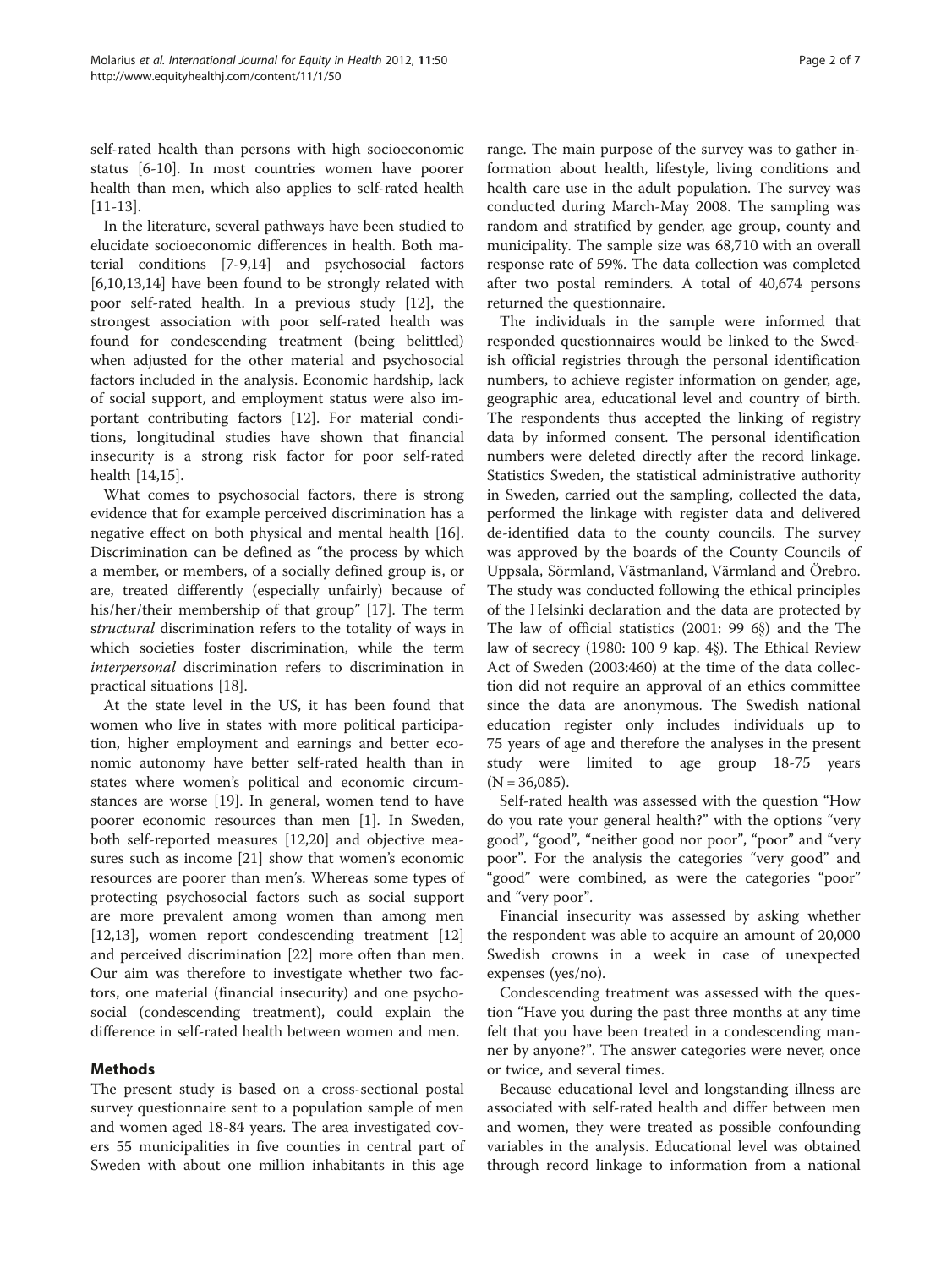education register and was categorized into three classes: low (elementary school), medium (upper secondary school), and high (at least 3 years of university or corresponding education). We investigated self-rated health among women compared to men within categories of longstanding illness because we wanted to take into account that persons with longstanding illness may have more financial insecurity and may interpret social situations as more negative than persons with no longstanding illness. Longstanding illness was assessed asking whether the respondent had any longstanding illness (longer than 6 months), permanent ailment or disability (yes/no).

Age was grouped into four age groups (18-34, 35-49, 50-64 and 65-75 years) in the analysis. Subjects with missing data for the studied factors were excluded from the analysis. The proportion of missing data was 1.9% for financial insecurity and 2.3% for condescending treatment. The total number of respondents included in the present study was 35,018.

Differences in the prevalence of risk factors and selfrated health between women and men were tested with chi-squared statistics. A multinomial logistic regression analysis was performed. The results are reported as odds ratios (OR) and 95 percent confidence intervals (95% CI) for having poor self-rated health among women compared with men. Similar odds ratios were calculated for neither good nor poor self-rated health. The category of good self-rated health was the constant category. First, we calculated bivariate odds ratios between the risk factors and self-rated health. In the second model, the odds ratio for gender was adjusted only for age group and for the covariates educational level and longstanding illness. Next we added the two factors financial insecurity and condescending treatment separately. Last, we added both financial insecurity and condescending treatment simultaneously into the model. Due to exclusion of subjects with missing data the number of respondents in the final model was 32,455. To test whether the results differ between age groups or by educational level, similar analyses were carried out within age groups 18-49 years and 50-75 years as well as within high and low educational levels.

## Results

Women were somewhat younger and had higher educational level than men (Table 1). The difference in prevalence of longstanding illness was rather small. Women had a higher prevalence of financial insecurity and condescending treatment during the last three months than men. The overall prevalence of poor self-rated health was 7.4% among women and 6.0% among men. The difference between women and men in neither good nor poor self-rated health was smaller. The differences in the

|                                                               | Women          | Men            | Total          | p-value for<br>difference<br>between<br>women<br>and men |
|---------------------------------------------------------------|----------------|----------------|----------------|----------------------------------------------------------|
| N                                                             | 19 330         | 15 688         | 35 018         |                                                          |
| Age, mean (SD)                                                | 49.1<br>(16.4) | 52.0<br>(16.1) | 50.5<br>(16.3) | < 0.001                                                  |
| High educational level (%)                                    | 27.3           | 20.2           | 24.2           | < 0.001                                                  |
| Longstanding illness (%)                                      | 30.9           | 28.6           | 29.9           | < 0.001                                                  |
| Financial insecurity (%)                                      | 24.8           | 15.8           | 20.8           | < 0.001                                                  |
| Treated in a condescending<br>manner during the last 3 months |                |                |                | < 0.001                                                  |
| once or twice (%)                                             | 23.3           | 13.5           | 18.9           |                                                          |
| several times (%)                                             | 4.0            | 1.9            | 3.1            |                                                          |
| Self-rated health                                             |                |                |                | < 0.001                                                  |

distributions of all these variables were statistically significant between women and men.

neither good nor poor (%) 19.8 20.5 20.1 • poor (%) 7.4 6.0 6.8

Table [2](#page-3-0) gives the bivariate (unadjusted) odds ratios for gender, financial insecurity and condescending treatment (Model 1). There was a statistically significant difference between men and women in odds for poor self-rated health but not for neither good nor poor self-rated health. Financial insecurity and condescending treatment were strongly associated with both poor and neither good nor poor self-rated health.

The odds ratio for poor self-rated health in relation to good self-rated health was 1.29 for women compared to men when adjusted for age group, educational level and longstanding illness (Model 2 in Table [2\)](#page-3-0). The association attenuated but was still statistically significant when adjusted for financial insecurity or condescending treatment separately. The association became, however, statistically non-significant when adjusted for both financial insecurity and condescending treatment (Model 5 in Table [2\)](#page-3-0). The odds for neither good nor poor self-rated health - when adjusted for age group, educational level and longstanding illness - did not differ by gender.

We repeated the regression analyses in two separate age groups 18-49 and 50-75 years old. The odds ratio for poor self-rated health in women compared to men when adjusted for age group, educational level and longstanding illness was somewhat higher  $(OR = 1.4595\%)$ CI: 1.22, 1.71) in the younger age group than in the older age group (OR = 1.25 95% CI: 1.11, 1.41). The confidence intervals were, however, overlapping indicating that the difference in these odds ratios between the age groups was not statistically significant. In addition, we repeated the analyses within groups with low and high

## Table 1 Number of subjects, mean age and other characteristics of the study population (crude data)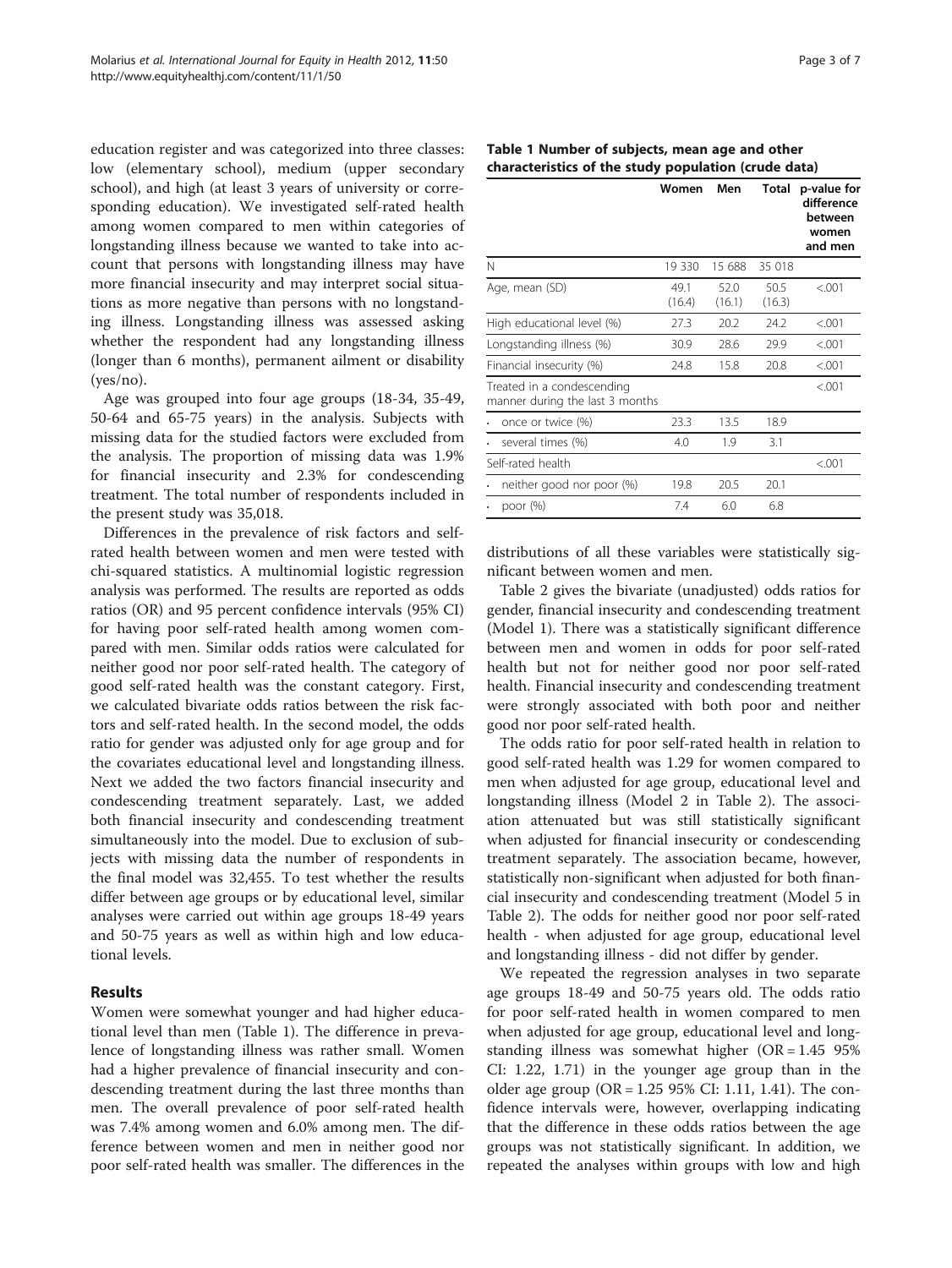|                                                     |               | Model 1           | Model 2 | Model 3                                               | Model 4                                    | Model 5                                                     |
|-----------------------------------------------------|---------------|-------------------|---------|-------------------------------------------------------|--------------------------------------------|-------------------------------------------------------------|
|                                                     |               | (bivariate)       |         | $(2 + financial)$<br>insecurity)                      | $(2 + \text{condescending})$<br>treatment) | (2+ financial insecurity<br>and condescending<br>treatment) |
| Poor self-rated health                              |               |                   |         |                                                       |                                            |                                                             |
| Gender                                              | Men           |                   |         |                                                       |                                            |                                                             |
|                                                     | Women         |                   |         | 1.25 (1.15, 1.37) 1.29 (1.17, 1.42) 1.18 (1.07, 1.30) | 1.17(1.06, 1.30)                           | 1.08(0.98, 1.20)                                            |
| Financial insecurity                                | No            |                   |         |                                                       |                                            |                                                             |
|                                                     | Yes           | 3.34 (3.05, 3.65) |         | 3.01 (2.71, 3.35)                                     |                                            | 2.80(2.51, 3.12)                                            |
| Condescending treatment during<br>the last 3 months | Never         |                   |         |                                                       |                                            |                                                             |
|                                                     | Once or twice | 2.01 (1.82, 2.22) |         |                                                       | 2.23 (1.98, 2.51)                          | 2.09 (1.86, 2.36)                                           |
|                                                     | Several times | 6.40 (5.44, 7.52) |         |                                                       | 5.71 (4.67, 6.97)                          | 4.85 (3.95, 5.95)                                           |
| Neither good nor poor self-rated health             |               |                   |         |                                                       |                                            |                                                             |
| Gender                                              | Men           |                   |         |                                                       |                                            |                                                             |
|                                                     | Women         |                   |         | 0.98 (0.93, 1.03) 1.05 (0.99, 1.12) 1.00 (0.94, 1.06) | 0.99(0.93, 1.05)                           | 0.94(0.88, 1.00)                                            |
| Financial insecurity                                | No            |                   |         |                                                       |                                            |                                                             |
|                                                     | Yes           | 1.91 (1.80, 2.03) |         | 1.91 (1.77, 2.05)                                     |                                            | 1.84 (1.71, 1.98)                                           |
| Condescending treatment during<br>the last 3 months | Never         |                   |         |                                                       |                                            |                                                             |
|                                                     | Once or twice | 1.37 (1.29, 1.47) |         |                                                       | 1.74(1.61, 1.87)                           | 1.69(1.56, 1.82)                                            |
|                                                     | Several times | 2.19 (1.89, 2.53) |         |                                                       | 2.47 (2.10, 2.92)                          | 2.29 (1.93, 2.71)                                           |
|                                                     |               |                   |         |                                                       |                                            |                                                             |

<span id="page-3-0"></span>

| Table 2 Odds ratios (and 95% confidence intervals) for poor and neither good nor poor self-rated health |  |  |
|---------------------------------------------------------------------------------------------------------|--|--|
|---------------------------------------------------------------------------------------------------------|--|--|

Models 2-5 are adjusted for age group, educational level and longstanding illness.

educational level but the difference in odds ratios for poor self-rated health for women compared to men between the educational levels was not statistically significant (data not shown).

## **Discussion**

The WHO report on social determinants of health concludes that reducing the health gap is only possible through addressing gender inequities [[1\]](#page-5-0). Empowerment of women is considered as a key to achieving fair distribution of health. In this cross-sectional study, the difference in poor self-rated health between men and women could be explained by a higher prevalence of financial insecurity and experiences of condescending treatment among women.

In previous studies, social relations in the form of social capital, support, and networks have been found to be important determinants of self-rated health [\[6,10,13](#page-5-0)]. It is assumed that the quality of social interaction results in psychological reactions, which in turn affect health. In previous studies perceived discrimination has been found to be a strong determinant of both physical and mental health [\[16](#page-5-0)]. We did not measure perceived discrimination directly, but it can be assumed that if a person has been treated several times in a condescending manner this can be experienced as discrimination. In the literature, this type of discrimination is often referred to as everyday interpersonal discrimination i.e. being treated badly in everyday situations [\[23](#page-5-0)]. Therefore there is probably a high correlation between perceived discrimination and condescending treatment, but this, of course, has to be confirmed in subsequent studies.

Psychosocial pathways are, however, likely to only partly explain social differences in self-rated health. Pathways based on material indicators, such as economic hardship and financial insecurity, are also important [[7-9,14](#page-5-0)]. In our study, adjusting only for condescending treatment or for financial insecurity was not enough to explain the higher prevalence of poor self-rated health among women. But when the two factors were adjusted for simultaneously, the difference in poor self-rated health became statistically non-significant. Both factors were also strongly associated with poor self-rated health. It should be noted, however, that the original difference in self-rated health between women and men was not that large.

Women had higher educational level than men which is in line with the official statistics [\[21](#page-5-0)]. In spite of this they had a higher level of financial insecurity than men. This suggests that education does not "pay-off" as much among women as it does among men. In Sweden, women's incomes are in general 75% of men's incomes. Even though women participate in the working force almost to the same extent as men do, the labor market is strongly segregated with women working more often in occupations with lower salaries [\[21](#page-5-0)]. In addition, women with small children often work part-time and women spend, in general, more time in domestic work than men do whereas having children does not affect the working time of men [[21\]](#page-5-0). The fact that women have higher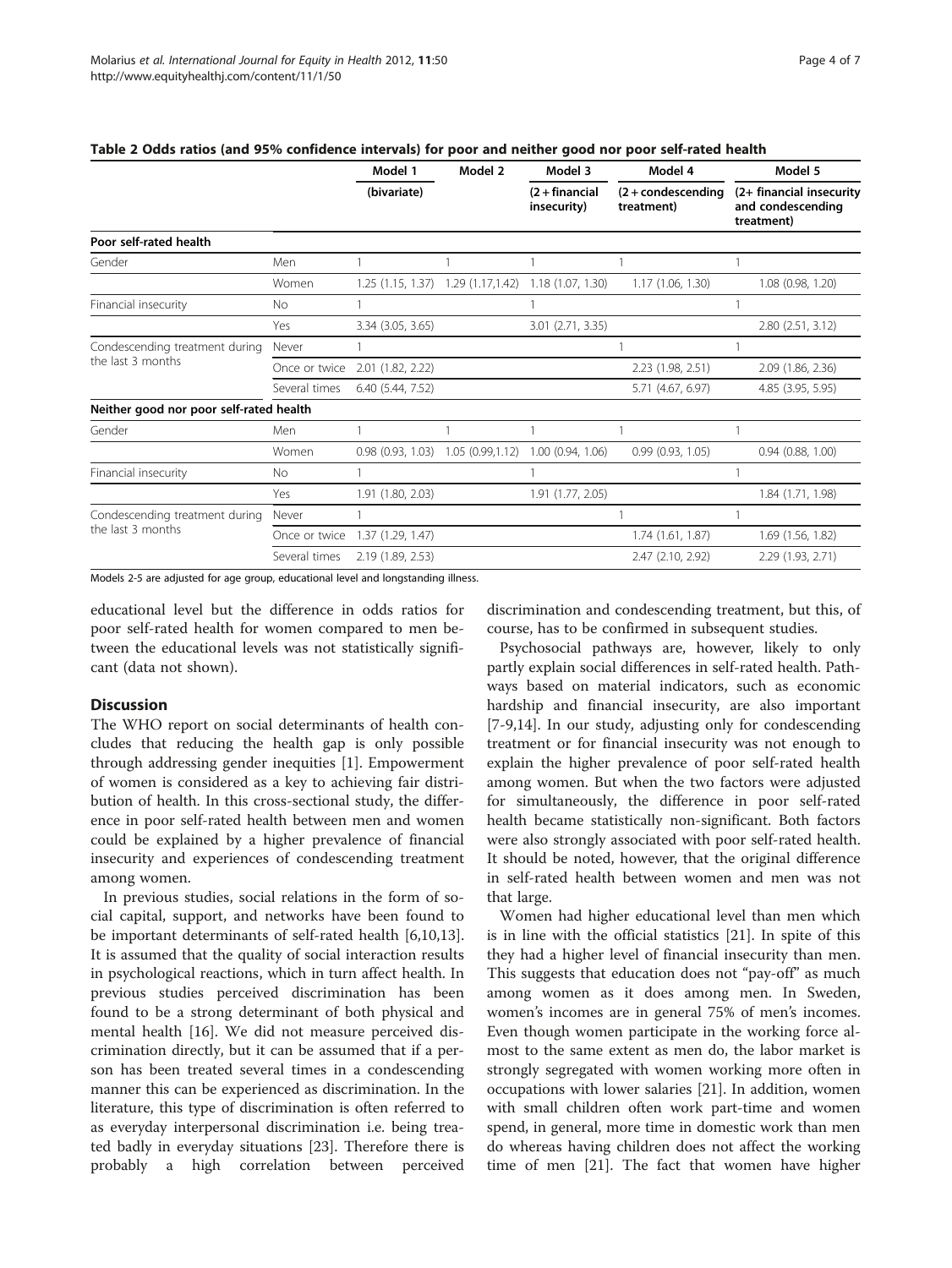educational level than men but have worse economic situation can be interpreted as a structural level, unobserved discrimination [[18\]](#page-5-0). It is against the WHO report's intention of equality in terms of equitable distribution of power, money and resources and the structural drivers of those conditions of daily life [\[1](#page-5-0)]. It also suggests that promoting high education may not be sufficient to improve the health of women if there are other structural mechanisms that counteract its effect.

The response rate in our study was not very high (59%) but similar to other population based studies in Sweden [[20,22\]](#page-5-0). The response rate was lower among younger than among older subjects and in men compared with women. The respondents had also somewhat higher educational level than the general population of the same age. It is possible that men with poor health are underrepresented among the respondents and therefore the true difference in self-rated health between men and women may be smaller. Also the financial situation of men can be overestimated. On the other hand, the poorer health and economic situation of women in Sweden is well documented [\[21](#page-5-0)]. The level of condescending treatment among women can be overestimated in the case of response bias. But current evidence shows, on the contrary, that women tend rather to underreport than to over report discriminatory experiences [\[24](#page-5-0)]. This can be explained by the notion that subordinate groups are more likely to deny or underreport discriminatory experiences because they may internalize negative attitudes by accepting the dominant culture's values and role in society [\[18\]](#page-5-0). Based on these arguments it is unlikely that response bias would entirely explain the results obtained.

A major limitation of the present study is that it based on cross-sectional data. It is therefore not possible to draw conclusions about which factors are causes and which are effects of poor self-rated health. Persons who have experiences of condescending treatment may have higher risk of poor health, but persons with poor health may be treated condescendingly due to their health status. Also, the relationship between financial insecurity and health can be reverse, if persons with poor health run into financial difficulties, for example due to receiving sickness compensation instead of salary. We took into account the possible reverse effect by adjusting for longstanding illness. Adjusting for longstanding illness did not, however, affect remarkably the estimated odds ratios suggesting that either this reverse effect was not substantial or that we did not capture it very well by adjusting for longstanding illness. In any case, prospective studies have shown that both financial insecurity [[14,15\]](#page-5-0) and poor social relations [[13,14\]](#page-5-0) as well as perceived discrimination [[16\]](#page-5-0) have independent causal effects on self-rated health.

A limitation of the study is also that both the risk factors and the outcome were self-reported. For self-rated health this is the only option and it has been shown to be a good measure of health [\[2-5](#page-5-0)]. What comes to financial insecurity, there is some evidence that self-reported measures of economic difficulties are more strongly related to health than measures based on objective economic situation such as low income [[20\]](#page-5-0). Previous studies have used different measures of financial insecurity [[14,15\]](#page-5-0). Our measure was similar to one of two questions used to measure self-reported economic difficulties in the Swedish study [\[20\]](#page-5-0). Self-reported condescending treatment has previously been shown to be strongly associated with poor self-rated health [[12\]](#page-5-0) and mental health symptoms [[25](#page-5-0)]. Similar results have been reported for the association between self-reported experiences of discrimination and psychological distress [[22\]](#page-5-0). There was also a dose–response relationship between condescending treatment and self-rated health, which has also been reported for perceived discrimination [[26\]](#page-6-0). Experiences of discrimination are usually measured through self-reports and different studies have often used different measures of perceived discrimination since there has been a lack of validated instruments that could have been used in large scale epidemiologic studies [[16,18\]](#page-5-0).

We adjusted for educational level and longstanding illness in the analyses, because these factors are associated with self-rated health and differ between women and men. There was, however, a statistically significant difference between women and men in self-rated health even when educational level and longstanding illness were taken into account. This difference was also similar among younger and older subjects. In addition, the questions on financial insecurity and condescending treatment can have different meaning for persons with different educational levels. Persons with a longstanding illness such as depression, on the other hand, can be more likely to interpret social situations as negative. Since these factors were accounted for, our results cannot be explained to any larger extent by differences in educational level or longstanding illness between women and men. We also investigated the difference in selfrated health between women and men and the effect of financial insecurity and condescending treatment within different educational levels but the results were fairly similar indicating that the results do not differ by educational level.

In our study, it was the higher prevalence of financial insecurity and experiences of condescending treatment among women that explained the difference in poor selfrated health between women and men. It is, however, possible that similar results would have been obtained using some other measures of material conditions and psychosocial factors closely related to these two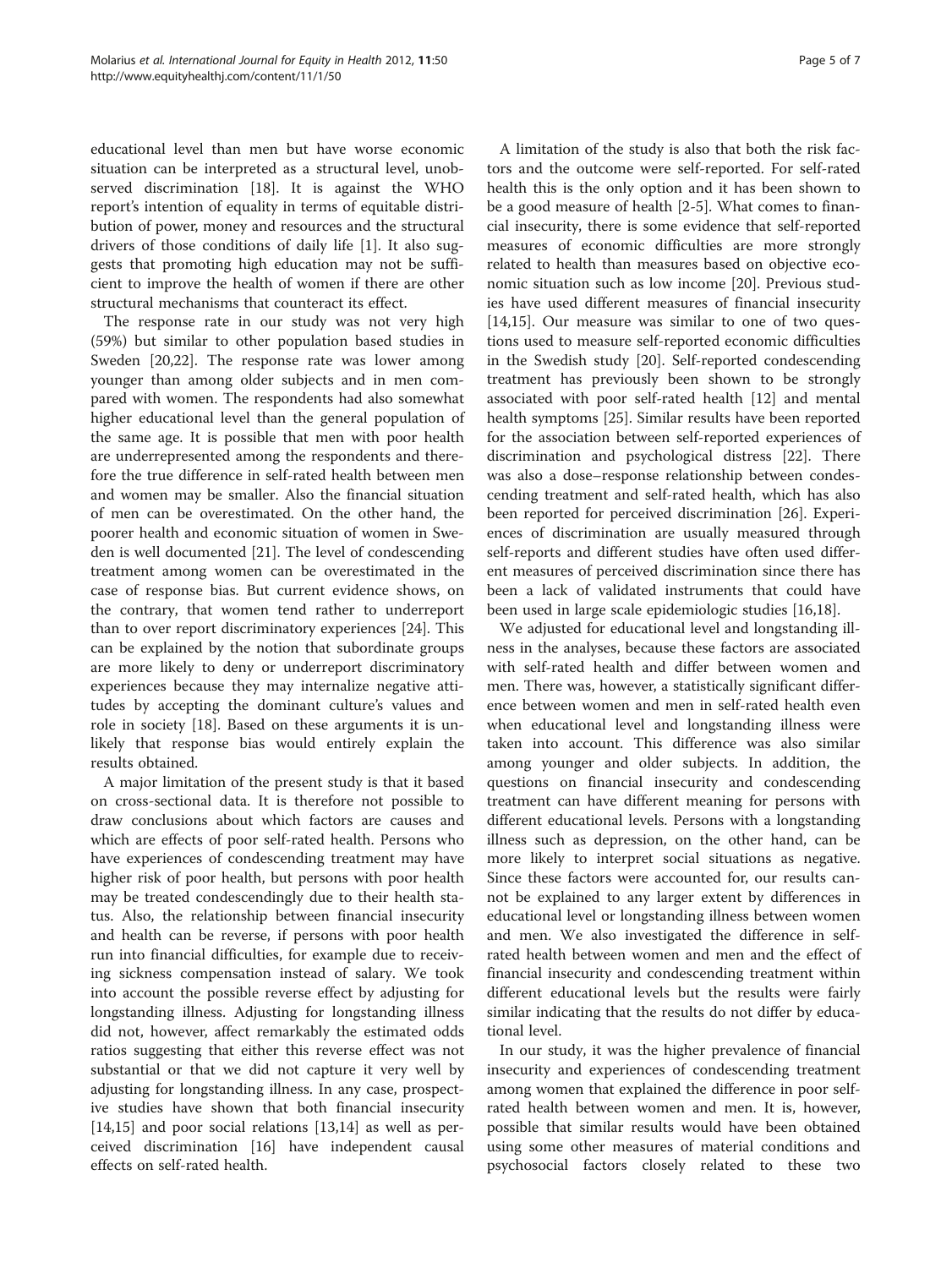<span id="page-5-0"></span>indicators. The strength of our study is that it is based on a very large general population and includes a wide age range. The robustness of the results irrespective of age group and educational level further strengthens the implications of the results.

The difference in self-rated health between women and men was not very large, but similar to several other West-European countries [11]. Even in Sweden where the opportunities for men and women in society are relatively equal, this difference exists and is relatively consistent between age groups and educational levels. The findings of present study imply that gender differences in health can be explained by material conditions and psychosocial factors that can be measured at individual level but are produced at structural and interpersonal level through mechanisms of different types of discrimination [18]. This is important since women comprise half of the population and addressing these differences has therefore a large effect on health and on health inequities in the general population [1,[27](#page-6-0)].

## Conclusion

While a cross-sectional study does not allow definite conclusions as to which factors are determinants and which are consequences of poor self-rated health, the present findings suggest that women would have as good self-rated health as men if they had similar financial security as men and were not treated in a condescending manner to a larger extent than men. This conclusion needs, however, to be confirmed by results from longitudinal studies.

#### Competing of interest

The authors declare that they have no conflict of interest.

#### Authors' contributions

All authors contributed to originating the idea. FG and AM analyzed the data and AM wrote the manuscript draft. All authors contributed to interpretation of the results and critically revised the manuscript. All authors approved the final version of the manuscript.

#### Acknowledgments

This study was funded by the County Councils of Västmanland, Sörmland, Uppsala, Värmland and Örebro.

#### Author details

1 Västmanland County Council, Competence Centre for Health, 721 89 Västerås and Karlstad University, Karlstad, Sweden. <sup>2</sup>Research & Development Centre,, Sörmland County Council, Eskilstuna, Sweden. <sup>3</sup>Department of Community Medicine, Uppsala County Council, Uppsala, Sweden. 4 Department of Community Medicine, Värmland County Council, Karlstad, Sweden. <sup>5</sup>Department of Community Medicine and Public Health, Örebro County Council, Örebro, Sweden.

#### Received: 30 August 2012 Accepted: 30 August 2012 Published: 1 September 2012

#### References

1. Closing the Gap in a generation; health equity through action on the social determinants of health: Final Report of the Commission on Social Determinants of Health. Geneve: World Health Organization, CSDH; 2008.

- 2. Idler EL, Benyamini Y: Self-rated health and mortality: a review of twentyseven community studies. J Health Soc Behav 1997, 38:21-27.
- 3. Kaplan GA, Goldberg DE, Everson SA, Cohen RD, Salonen R, Tuomilehto J, Salonen J: Perceived health status and morbidity and mortality: evidence from the Kuopio Ischeamic Heart Disease Risk Factor Study. Int J Epidemiol 1996, 25:259–265.
- 4. Burström B, Fredlund P: Self rated health: is it as good a predictor of subsequent mortality among adults in lower as well as in higher social classes? J Epidemiol Community Health 2001, 55:836–840.
- 5. Nielsen AB, Siersma V, Hjort LC, Drivsholm T, Kreiner S, Hollnagel H: Selfrated general health among 40-year-old Danes and its association with all-cause mortality at 10-, 20-, and 29 years' follow-up. Scand J Public Health 2008, 36:3–11.
- 6. Marmot MG, Fuhrer R, Ettner SL, Marks NF, Bumpass LL, Ryff CD: Contribution of psychosocial factors to socioeconomic differences in health. Milbank Q 1998, 76:403–448.
- 7. Yngwe MA, Diderichsen F, Whitehead M, Holland P, Burström B: The role of income differences in explaining social inequalities in self rated health in Sweden and Britain. J Epidemiol Community Health 2001, 55:556-561.
- 8. Knesebeck O, Luschen G, Cockerham WC, Siegrist J: Socioeconomic status and health among the aged in the United States and Germany: a comparative cross-sectional study. Soc Sci Med 2003, 57:1643–1652.
- 9. Laaksonen M, Rahkonen O, Martikainen P, Lahelma E: Socioeconomic position and self-rated health: the contribution of childhood socioeconomic circumstances, adult socioeconomic status, and material resources. Am J Public Health 2005, 95:1403–1409.
- 10. Kawachi I, Kennedy BP, Glass R: Social capital and self-rated health: a contextual analysis. Am J Public Health 1999, 89:1187–1193.
- 11. Crimmins EM, Kim JK, Solé-Auró A: Gender differences in health: results from SHARE, ELSA and HRS. Eur J Public Health 2011, 21:81–91.
- 12. Molarius A, Berglund K, Eriksson C, Lambe M, Nordström E, Eriksson HG, Feldman I: Socioeconomic conditions, lifestyle factors and self-rated health among men and women in Sweden. Eur J Public Health 2007, 17:125–133.
- 13. Melchior M, Berkman LF, Niedhammer I, Chea M, Goldberg M: Social relations and self-reported health: a prospective analysis of the French Gazel cohort. Soc Sci Med 2003, 56:1817–1830.
- 14. van Lenthe FJ, Schrijvers CTM, Droomers M, Joung IMA, Louwman MJ, Mackenbach JP: Investigating explanations of socio-economic inequalities in health: the Dutch GLOBE study. Eur J Public Health 2004, 14:63-70.
- 15. Ferrie JE, Shipley MJ, Stansfeld SA, Smith GD, Marmot M, Whitehall II: Study. Future uncertainty and socioeconomic inequalities in health: the Whitehall II study. Soc Sci Med 2003, 57:637-646.
- 16. Pascoe EA, Smart Richman L: Perceived discrimination and health: a meta-analytic review. Psychol Bull 2009, 135:531–554.
- 17. Krieger N: A glossary for social epidemiology. J Epidemiol Community Health 2001, 55:693–700.
- 18. Krieger N: Discrimination and Health. In Social Epidemiology. Edited by Berkman LF, Kawachi I. Oxford: Oxford University Press; 2000.
- 19. Jun HJ, Subramanian SV, Gortmaker S, Kawachi I: A multilevel analysis of women's status and self-rated health in the United States. J Am Med Womens Assoc 2004, 59:172–180.
- 20. Ahnquist J, Wamala SP: Economic hardships in adulthood and mental health in Sweden. The Swedish National Public Health Survey 2009. BMC Publ Health 2011, 11:788.
- 21. Statistics Sweden: Women and men in Sweden. Örebro: Statistics Sweden: 2010.
- 22. Wamala S, Boström G, Nyqvist K: Perceived discrimination and psychological distress in Sweden. Br J Psychiatry 2007, 190:75–76.
- 23. Krieger N, Smith K, Naishadham D, Hartman C, Barbeau EM: Experiences of discrimination: Validity and reliability of a self-report measure for population health research on racsism and health. Soc Sci Med 2005, 61:1576–1596.
- 24. Kim SS, Chung Y, Subramanian SV, Williams DR: Measuring discrimination in South Korea: Underestimating the prevalence of discriminatory experiences among female and less educated workers? PLoS One 2012, 7(3):e32872.
- 25. Molarius A, Berglund K, Eriksson C, Eriksson HG, Lindén-Boström M, Nordström E, Persson C, Sahlqvist L, Starrin B, Ydreborg B: Mental health symptoms in relation to socio-economic conditions and lifestyle factorsa population-based study in Sweden. BMC Publ Health 2009, 9:302.